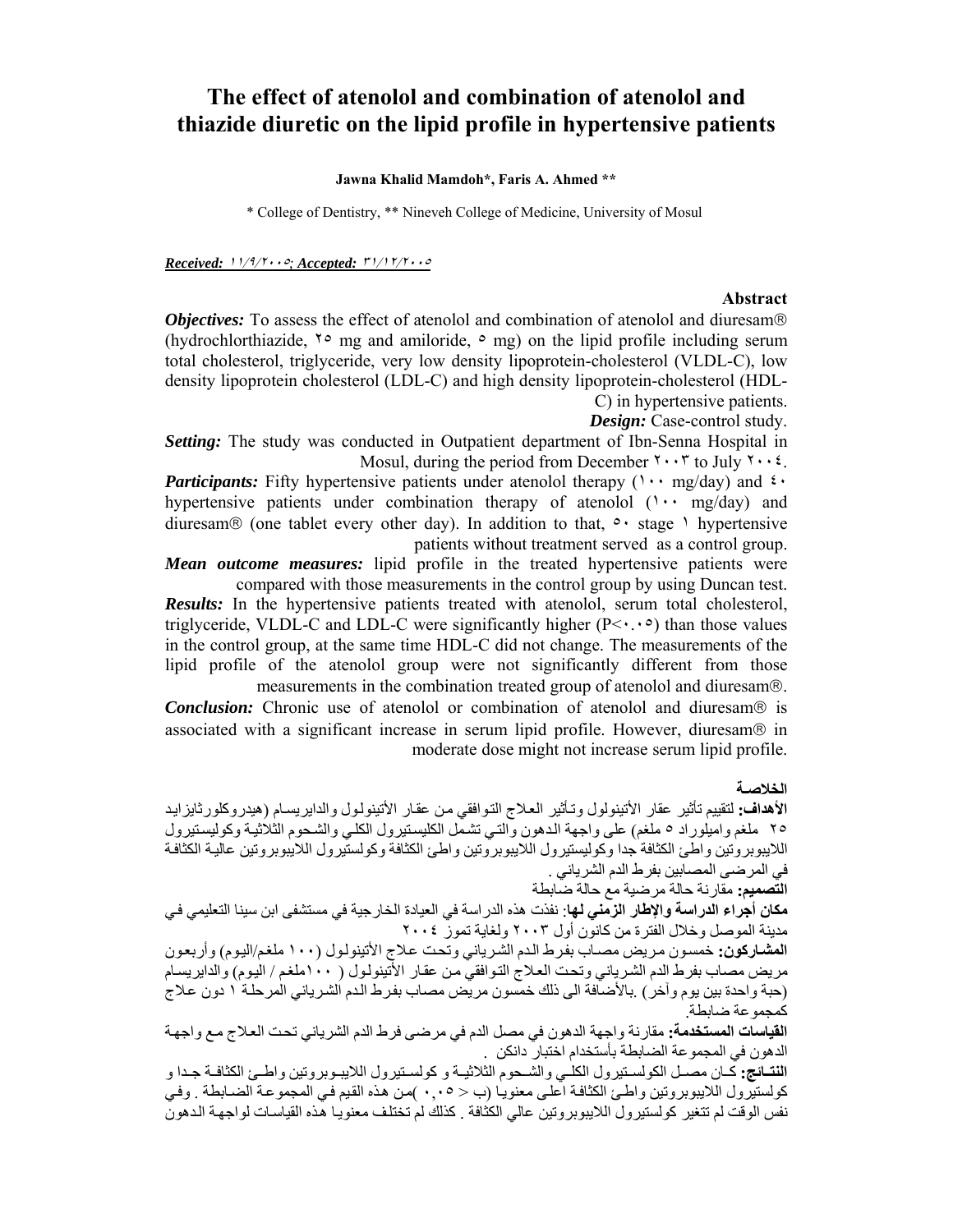في المرضى تحت علاج الأتينولول مقارنة مع تلك القياسات في مجموعة العلاج التوافقي من الاتينولول والدايريسام . الاستثنتاج: أن الاستعمال المزمن لعقار الأتينولول والدايريسام يكون مصحوبا بزيادة معنويـة في مصـل واجهـة الدهون وقد لا يؤدي الدايريسام بجرعة متوسطة الى زيادة في مصل واجهة الدهون.

> number of hypertensive patients in Mosul.

### **Patients and Methods**

This study was carried out in Ibn-Seena Hospital in Outpatient department in Mosul city, from December  $\mathbf{Y} \cdot \mathbf{Y}$  to July  $\mathbf{Y} \cdot \mathbf{Y}$ . Three groups were included. The first group included ٥٠ patients, receiving atenolol at a dose of  $\cdots$  mg/day (Limassol, Cyprus), the age ranged between  $14 - y$ . years ( mean  $\pm$  SD,  $\circ$ ).  $7 \pm$  1.1 years ). The second group included  $\mathfrak{t}$  · patients, receiving a combined therapy of atenolol at a dose of  $\cdots$  mg/day and one tablet of diuresam® (SDI) (hydrochlorothiazide  $\gamma \circ mg +$  amiloride ٥ mg), every other day, the age ranged between  $\mathbf{r} \cdot \mathbf{v} \cdot \mathbf{v}$  years ( $\circ \cdot \mathbf{v} \pm \mathbf{v} \cdot \mathbf{v}$ ). The third group included  $\circ \cdot$  stage  $\cdot$ hypertensive patients without any medication, the age ranged between ٢٩-  $1°$  years  $(^{\circ} \cdot . ^{\circ} \pm . ^{\circ} \cdot )$  years). The duration of treatment for the first and second groups were between  $1 - 1$  years (  $9.7\%$  ±  $9.9\%$  years and  $6.7 \pm 9.6\%$  years respectively ).

Patients with any other disease except hypertension were excluded from this study. In addition to that, patients with any other medication other than atenolol or thiazide were not included.

Five ml of blood were taken from all patients and controls, after over night fasting (١٢ hours) by venipuncture. The blood was allowed to clot and after centrifugation, the serum was collected in a plane tube and analysed for lipid profile.

Serum total cholesterol, triglyceride and HDL-C were measured by using the enzymatic method<sup> $(1,1,1)$ </sup>, using kits (Bio Merieux, France). LDL-C was calculated using Friedewald equation:

## **Introduction**

tenolol is a relatively selective ßblocker drug<sup>(1)</sup>. It is effective in stage  $\bar{y}$  hypertension<sup>( $\bar{y}$ </sup>). Atenolol can be used in many cardiovascular diseases as mitralstenosis<sup>( $\tau$ )</sup> and angina pectoris<sup>( $\tau$ )</sup>. The combination of ß-blockers and diuretics are used to control blood pressure, when first line treatment is not enough<sup>( $\circ$ )</sup>.

The side effect of atenolol on lipid profile includes tendency to increase plasma concentration of total cholesterol<sup>( $\lambda$ </sup>), as well as triglyceride, while high density lipoprotein cholesterol (HDL-C) is reduced<sup>( $V$ )</sup>. Furthermore, Talseth et al. $(4)$  found that the treatment with atenolol increases triglyceride, while HDL-C was decreased at dose ١٠٠ mg/day after one year of treatment. However, no consistent trends in the concentration of triglyceride, total cholesterol and HDL-C were noticed over ٩ years of treatment with atenolol<sup>(4)</sup>.

In short term treatment of less than one year with thiazide, total cholesterol increased by ٧% which resulted primarily by the increase in very low density lipoprotein-cholesterol (VLDL-C) and low density lipoproteincholesterol (LDL-C) but HDL-C did not change<sup> $(1)$ </sup>. However, in long duration treatment with thiazide, the level of total cholesterol in patients treated with thiazide for at least ٣٠ months were not increased significantly<sup> $(1)$ </sup>. Furthermore, the use of low dose of thiazide at duration of more than  $\circ$  years had

negligible metabolic side effects<sup> $(1)$ </sup>. The present study was designed to investigate the effect of atenolol and a combination therapy of atenolol and diuresam (hydrochlorothiazide and amiloride) on serum lipid profile in a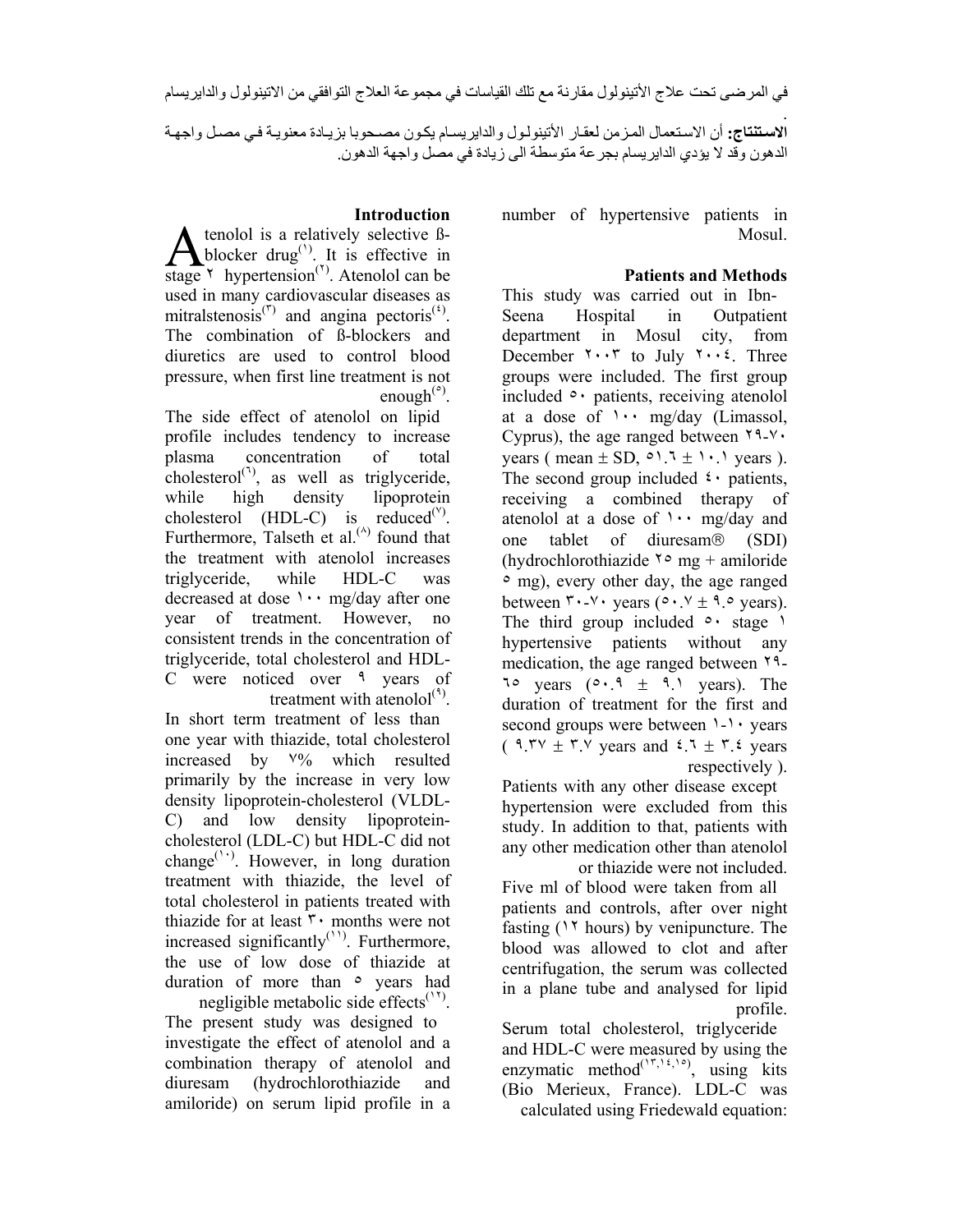5  $LDL - C = Total - cholesterol - HDL - C - \frac{triglyceride}{f}$  In addition, VLDL-C was calculated according the following equation: 5 *VLDL* –  $C = \frac{triglyceride}{I}$ 

Duncan-test was used to compare parameters among treated and control groups.

No significant correlation was found between the duration of treatment with atenolol or combination therapy of atenolol and diuresam® and the lipid profile of the treated patients (data not shown). Furthermore, no correlation was noticed between the age of the control, atenolol treated patients or combination treated patients and the lipid profile (data not shown).

#### **Discussion**

In the present study, serum total cholesterol and LDL-C increased significantly in the hypertensive patients treated with atenolol. These results were in agreement with other studies<sup> $(17,19)$ </sup>. However, Northcote<sup>(14)</sup> and Stearne et al. $(1)$  did not find a significant increase in serum total cholesterol and LDL-C in patients treated with atenolol. These latter results might be due to a low dose of atenolol. The mechanism of the increases of plasma lipid and lipoprotein by ß-blockers are not well understood<sup>(19, $\tilde{r}$ </sup>). Krone<sup>( $\tilde{r}$ ) showed that</sup> the activity of LDL receptor of cells was regulated by catecholamine receptors.

# **Results** In the hypertensive patients treated with

atenolol, serum total cholesterol, triglyceride, VLDL-C and LDL-C were significantly increased  $(P<\cdot\cdot\cdot)$ , while HDL-C was significantly decreased  $(P<\cdot\cdot\cdot)$  in comparison with the control group. Furthermore, the ratio of the total cholesterol to HDL-C was significantly increased  $(P<\cdot\cdot\cdot)$  in the treated group in comparison with the control group. All these results were shown in Table 1. In the hypertensive patients treated with a combination therapy of atenolol and diuresam®, serum total cholesterol, triglyceride, VLD-C and HDL-C were significantly increased  $(P< \cdot \cdot \cdot)$ , while HDL-C did not change. At the same time, total cholesterol to HDL-C ratio was significantly increased  $(P<\cdot\cdot\cdot)$  as compared to the control group as shown in Table 1.

No significant difference was detected in the lipid profile between the patients treated with atenolol a lone and those patients treated with combination therapy of atenolol and diuresam®, as shown in Table 1.

| Parameters                 | Control group                                               | Atenolol group                                                                                       | Atenolol + diuresam <sup>®</sup>                               |
|----------------------------|-------------------------------------------------------------|------------------------------------------------------------------------------------------------------|----------------------------------------------------------------|
| (mmol/l)                   | $(n = \circ \cdot)$                                         | $(n = \circ \cdot)$                                                                                  | group $(n=\mathfrak{t} \cdot)$                                 |
| Total cholesterol          | $\xi \wedge \xi_{\pm} \cdot \wedge \xi^a$                   | $2.14 + 97$                                                                                          | $2 \times 2 + \lambda$                                         |
| Triglyceride               | $1.7\lambda \pm 0.0\lambda^a$                               | $1.144 + .110$                                                                                       | $1.75 + 0.1^{b}$                                               |
| VLDL-c                     | $.70 \pm .17^{a}$                                           | $\cdot$ , $\mathsf{r} \circ \pm \cdot$ , $\mathsf{r} \circ \mathsf{r}$                               | $\cdot$ , $\epsilon \cdot \pm \cdot$ , $\epsilon \tau^{b}$     |
| HDL-c                      | $1.77 \pm 1.74$ <sup>a</sup>                                | $1.1 \pm 1.72$ <sup>b</sup>                                                                          | $1.72 \pm 1.24$                                                |
| $LDL-c$                    | $Y.VY_{\pm} \cdot VY^{a}$                                   | $\mathbf{r} \cdot \mathbf{r} + \mathbf{r} \cdot \mathbf{v}$                                          | $\mathbf{r} \cdot \mathbf{t} + \mathbf{0} \cdot \mathbf{b}$    |
| Total cholesterol to HDL-c | $\mathbf{r} \cdot \mathbf{r} + \mathbf{v} \cdot \mathbf{v}$ | $\mathfrak{t}$ , $\mathfrak{t}_{\pm}$ $\mathfrak{t}_{\pm}$ $\mathfrak{t}_{\pm}$ $\mathfrak{t}_{\pm}$ | $\epsilon$ $\cdot$ $\tau_{\pm}$ $\cdot$ $\cdot$ $\vee$ $\circ$ |

**Table (١):** *Serum lipid profile in the control and patients treated groups.*

Data are represented by mean±SD. Different symbols represent significant difference at level  $P<\cdot\cdot\cdot$ 

In this study, triglyceride and VLDL-C was higher significantly, while HDL- C was lower significantly in the atenolol treated patients as compared with the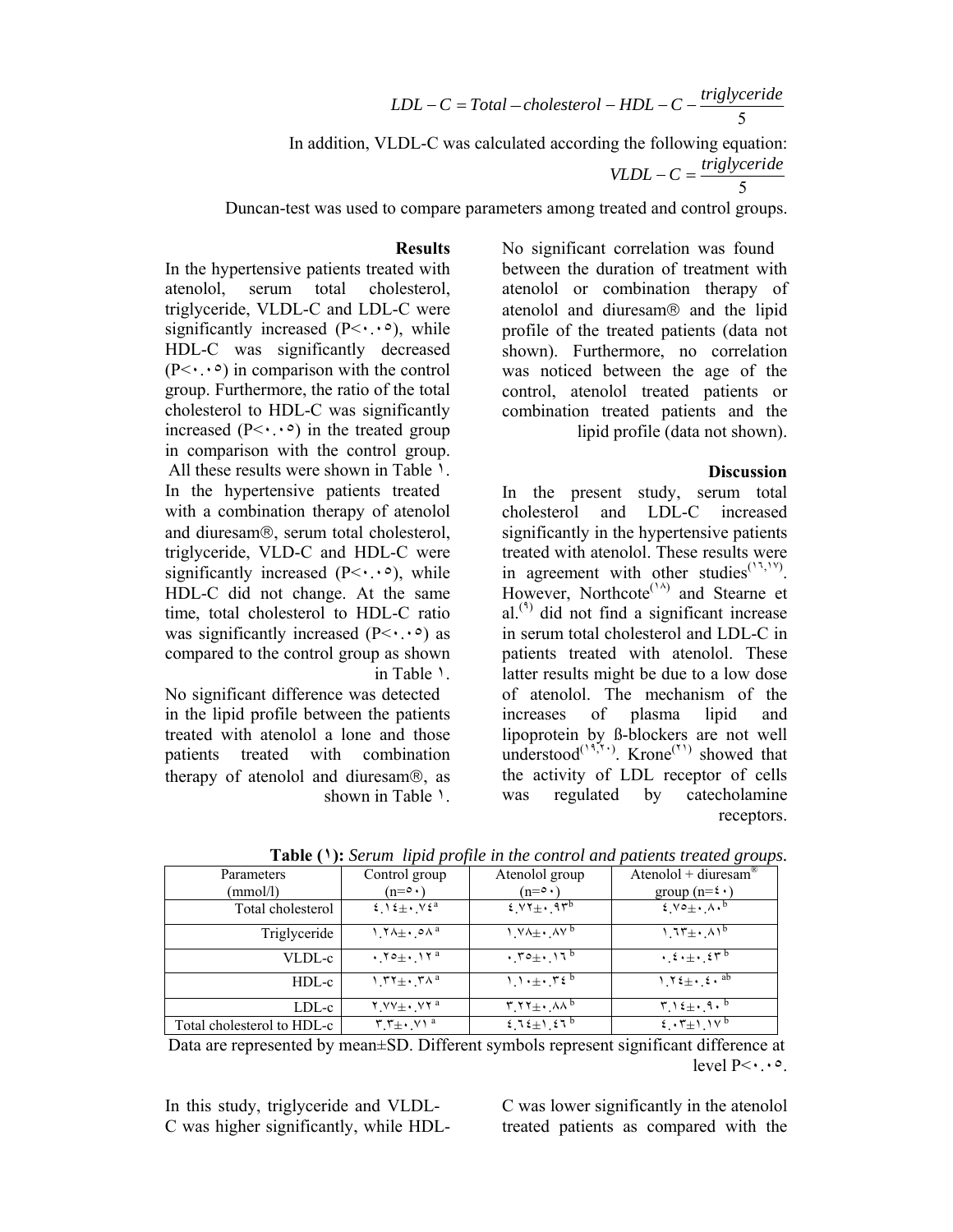hydrochlorothiazide in this study, since low dose of hydrochlorothiazide caused minimal changes in lipid profile<sup> $(\tau)$ </sup>. In addition, no correlation was found between the age of the studied patients with serum lipid profile for both the control and the treated groups. These results were consistent with Simon et al.<sup> $(5)$ </sup> and Ott et al.<sup> $(5)$ </sup>.

In conclusion, atenolol causes significant increases in serum lipid profile. Combination therapy of atenolol and diuresam® causes minimal increases in serum lipid profile. Diuresam® might not affect lipid profile in the used dose. This study also encourage the use of thiazide diuretic in low dose. In addition, periodic biochemical measurements for serum lipid profile are indicated for both atenolol and thiazide treated patients.

## **References**

- ١. Mason WD, Winer N, Kochak G, Chohen I Bell R. Kinetics and absolute bioavailability of atenolol. Clin Pharmacol Ther  $1949$ ;  $19(2)$ : ٤٠٨-٤١٤.
- ٢. Philipp T, Analanf M, Distler A, Holzgreve H, Michaelis J Wellek S. Randomized double blind multicentre comparison of hydrochlorothiazide, atenolol, nitrendipine and enalapril in antihypertensive treatment results of the HANE study BMJ ١٩٩٧; ٣١٥: ١٥٤-١٥٩.
- ٣. Mardikar HM, Schasrabhojaney VS, Jalgaonkar PD, Mahorkar UM, Mardikar MH Waghmare BG. Long term effects of atenolol in patients of mitral stensosis and normal sinus rhythm. Indian J Med Res ١٩٩٥; ١٠١: ٢٥-٢٧.
- ٤. Walton JG, Thompson JW Seymour RA. Autonomic nervous system In: Text Book of Dental Pharmacology and Therapeutics  $Y<sup>nd</sup>$ ed. The Aldrenpress, Oxford ١٩٩٤; ١٦٥.
- ٥. Jaatt A Pyorale K. Combination of diuretic and B-blocker in mild to

control group. These results were consistent with the results of other workers(٢٢,٢٣) . However, Lakshaman et al.<sup> $(1)$ </sup> found that atenolol tended to cause short term increases in triglyceride. The mechanism of the increase of triglyceride and decrease of HDL-C by cardioselective ß-blockers are poorly understood $(0)$ . . One explanation is that all these changes in triglyceride and HDL-C might be mediated throw inhibition of lipoprotein  $lipase<sup>(11)</sup>$ .

Serum total cholesterol and LDL-C were significantly higher in the studied hypertensive patients under the combination therapy. These results were in agreement with other studies<sup>(TT, TV</sup>). However, Neutel<sup>(Yo</sup>) did not find a significant difference in total cholesterol level and LDL-C in the combination treated patients of atenolol and thiazide group, the finding of Neutel $(1, 8)$  might be due to low dose of atenolol and thiazide.The mechanism for diuretics to induce an increase in cholesterol is still unclear and unknown<sup> $(T, \neg)$ </sup>. Prichard et  $al.$ <sup>( $\gamma$ )</sup> related the change in cholesterol to catecholamine release in response to volume depletion which stimulated hepatic cholesterol synthesis.

Serum triglyceride level and VLDL-C were higher significantly, while HDL-C did not change in the present combination treated group. These results were supported by other studies<sup>(YA,YY</sup>). However, Neutel<sup>(Yo</sup>), did not find a significant increase in serum triglyceride level or decrease in HDL-C

 with low doses of hydrochlorothiazide. The ratio of total cholesterol to HDL-C was increased in the present atenolol and combination treated groups. The same results were achieved by the study of Berglund and Anderson<sup>(T<sup>4</sup>)</sup>, who showed that the ratio was increased with chronic use of atenolol.

In this study, no significant difference was noticed between atenolol and combination treated groups regarding serum lipid profile. The reason might be due to low dose of the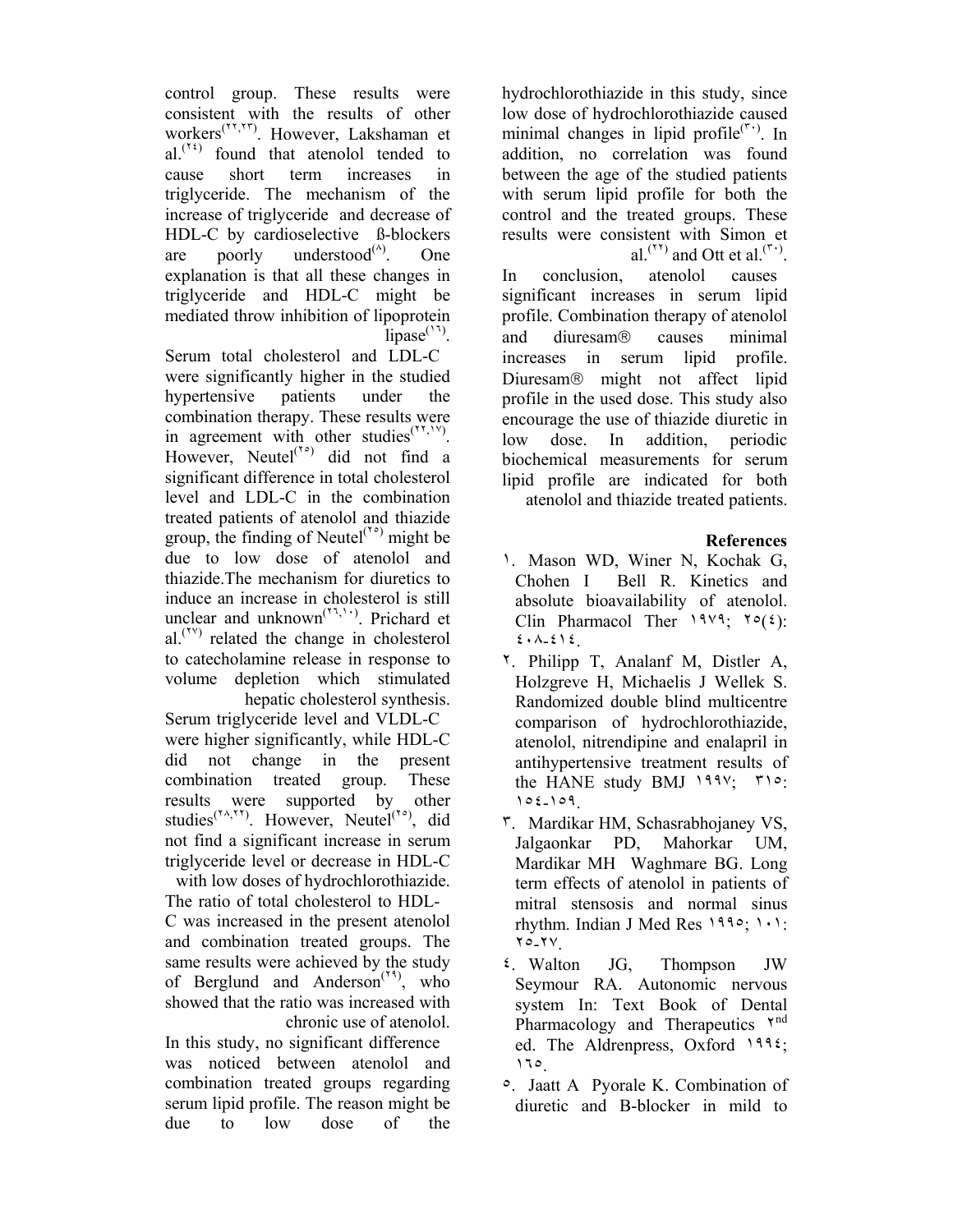moderate hypertension. Br J Clin Pharmacol ١٩٧٦; ٣: ٦٥٥-٦٦٠.

- ٦. Haslett C, Chiilvers ER, Hunter JAA Bonn NA. Hypertension. In: Davidson's Principles and Practice of Medicine.  $\lambda^{th}$  ed, Chirchill livingstone, London ١٩٩٩; ٢١٦-٢٢٢.
- ٧. Williams GH. Hypertensive vascular disease. In: Harrison's principle of internal medicine. Fauci AS, Martin JB, BraunWald E, et al. (eds).  $1 \xi^{th}$  ed, Mc Graw-Hill, New York ١٩٩٨; P. ١٣٨٩.
- ٨. Talseth T, Westlie L Daae LN. Long term effect of doxazosin and atenolol on serum lipids and blood pressure in hypertensive smokers. J Hypertens suppl  $199 \cdot 0.60$ : ٤٧-٥١.
- ٩. Stearne MR, Palmer SL Hammersley MS. Efficacy of atenolol and captopril in reducing risk of macrovascular and microvascular complication in type ٢ diabetes. BMJ ١٩٩٨; ٣١٧: ٧١٣-٧١٩.
- ١٠. Ames RP. Effect of diuretic drugs on the lipid profile. Drugs ١٩٨٨; ٣٦  $(suppl 7)$ : ٣٣-٤٠.
- ١١. Roe RA, Hegde-BM, Bhal EK, Vidyavalithi U, Rao RR. Lipid profile studies in long-term thiazide treated hypertensives postgrad Med J 1991; ٧٨٩: ٦٥٢-٦٥٤.
- ١٢. Merol J, Ranstam J, Liedholm KI, Hedblad BO, Lindberg G, Lindblad U et al. Incidence of myocardial infarction in elderly men being treated with antihypertensive drugs: population based cohort study. JAMA ١٩٩٦; ٣(٣٣): ٢٠-٢٤.
- ١٣. Allain CC, Poon LS, Chan CSG, Richmedn W, Fu PC. Enzymatic determination of total serum cholesterol. Clin Chem. ١٩٧٤; ٢٠: ٥٧٠.
- ١٤. Fossati P Prencipe L. Serum triglyceride determined colorimetrically with an enzyme that produces hydrogen peroxidase. Clin Chem ١٩٨٢; ٢٨(١٠): ٢٠٧٧.
- ١٥. Burnstein M, Scholnick HR Morfin R. Rapid method for the isolation of lipoproteins from human serum by

precipitation with polyanions. J Lipid Res ١٩٧٠; ١١: ٥٨٣.

- ١٦. Day TL, Metcalf EJ Simpson CN. Adrenergic mechanism in control of plasma lipid. BMJ ١٩٨٢; ٢٨٤: ١١٤٥- ١١٤٨.
- ١٧. Weir MR Moser M. Diuretic and ßblockers: is there a risk of dyslipidaemia. Am Heart J ٢٠٠٠; ١٣٩: ١٧٤-١٨٣.
- ١٨. Northcote RJ. ß-blockers, lipids and coronary atherosclerosis: fact or fiction? BMJ ١٩٨٨; ٢٩٦: ٣٧١.
- ١٩. Soulier C Merle L. ß-blockers and plasma lipid. Therapie ١٩٩٣; ٤٨: ٢٨٥- ٣٩١.
- ٢٠. Drexel H, Schmid HR, Follath F Amann FW. Effects of Bisprolol on lipoprotein cholesterol subfractions and apolipoproteins in patients with hypertension. J Clin Basic Cardiol ٢٠٠١; ٤: ٥٧-٦٠.
- ٢١. Krone W Nagele H. Metabolic changes during antihypertensive therapies. J Hum Hypertens ١٩٨٩;  $\Upsilon(\text{supp1 V})$ :  $19-Y$ .
- ٢٢. Simons LA, Simon J, McCallum J Fridelander Y. Dubo study of the elderly: hypertension and lipid levels. Atherosclerosis ١٩٩٢; ٩٢: ٥٩-٦٥.
- ٢٣. Kasiske BL, Maj Z, Kalil RN Louis TA. Effect of antihypertensive therapy on serum lipids. Ann Intern Med ١٩٩٥; ١٢٢: ١٣٣.
- ٢٤. Lakshman MR, Reda DJ Matreson BJ. Diuretic Beta-blockres do not have adverse effects at  $\lambda$  year on plasma lipid and lipoprotein profiles in men with hypertension Arch Intern Med ١٩٩٩; ١٥٩: ٥٥١-٥٥٨.
- ٢٥. Neutel JM. Metaboic manifestation of low-dose diuretics. Am J Med ١٩٩٦; ١٠١: ٧١-٨٢.
- ٢٦. Ames RP Hill P. Increase in serum lipids during treatment of hypertension with chlorothalidine. Lancet ١٩٧٦; ١: ٧٢١-٧٢٣.
- ٢٧. Prichard BNC, Owens CWI Wolf AS. Adverse reactions of diuretics. Eur Heart J ١٩٩٢; ٥: ٩٦-١٠٣.
- ٢٨. Helegeland A, Hjermam I Leren P. High density lipoprotein cholesterol